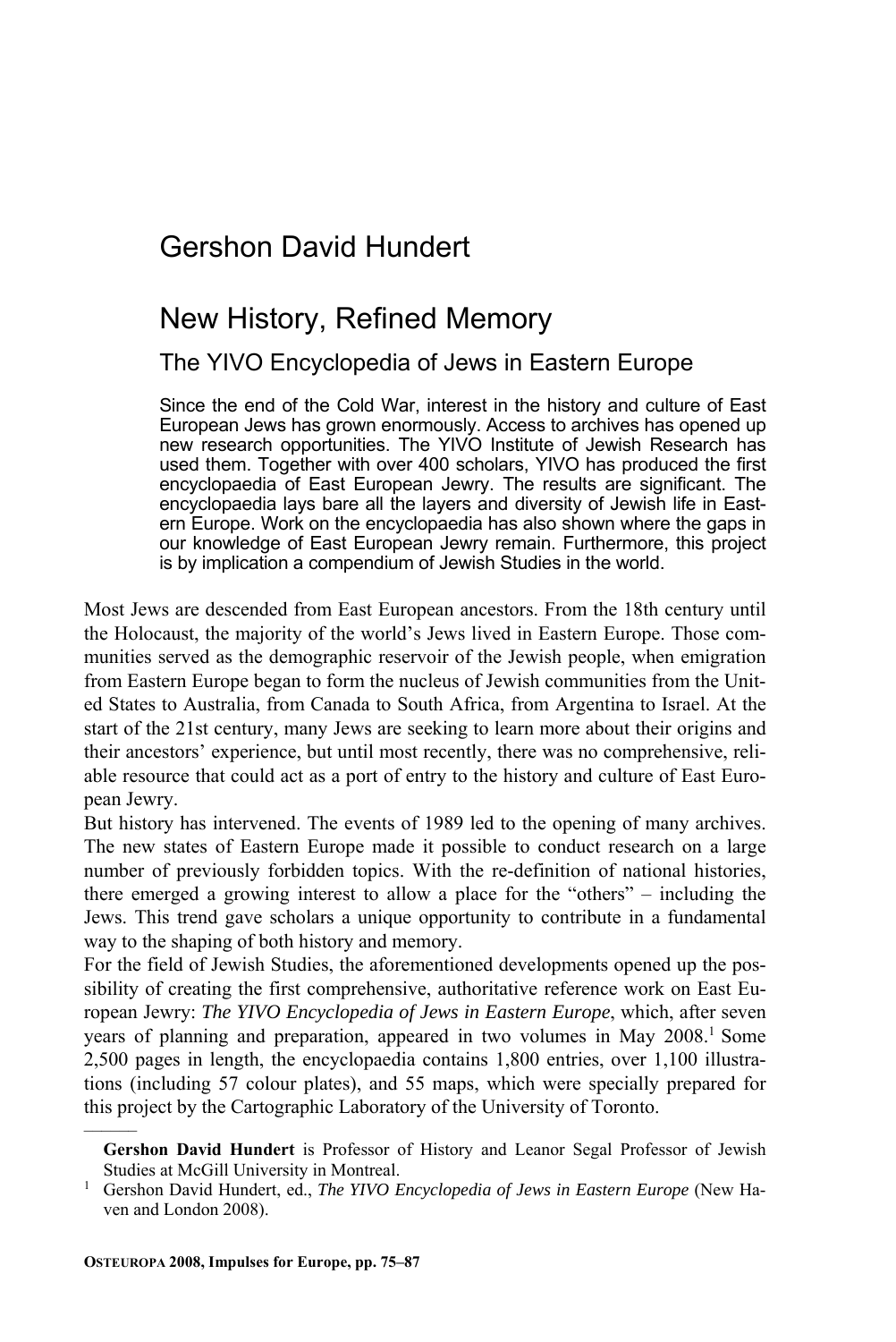# **THE YIVD** ENCYCLOPEDIA OF Jews in<br>Eastern Europe

Gershon David Hundert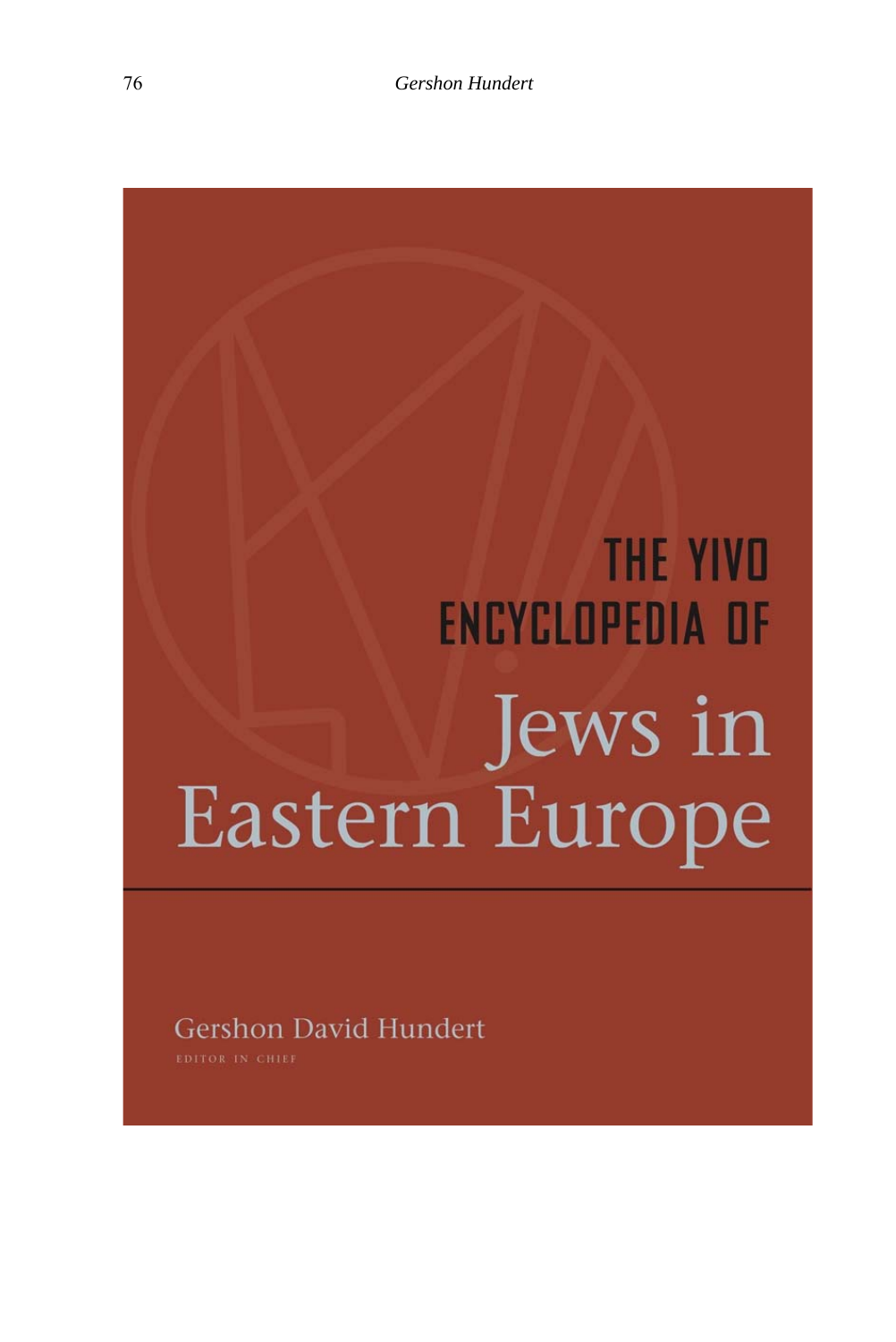The encyclopaedia's sponsor, YIVO – the acronym for *Yidisher visenshaftlikher institut* – was founded in Vilnius (Vil'na) in 1925 with the aim of becoming the central institution for Yiddish-language research on the history and culture of East European Jews and their emigrant communities. Located in New York City since 1940, the YI-VO Institute of Jewish Studies is today the world's pre-eminent resource centre for East European Jewish Studies; Yiddish language, literature, and folklore; and the American Jewish immigrant experience. The YIVO Library and Archives house the world's most important collections of materials related to East European Jews. These treasures and the institution's primary concern with Eastern Europe made YIVO the perfect home for the encyclopaedia.

#### Goals

The basic goal of the encyclopaedia is to impart and reflect East European Jewish civilisation as a whole. To this end, the *YIVO Encyclopedia* seeks to represent Jewish life in *all* its variety and complexity: religious and secular; male and female; urban and rural; Hasidic and Misnagdic; Yiddishist and Hebraist; Zionist and assimilationist; Russian and Polish; Romanian and Ukrainian; *Litvak* and *Galitsianer*; even Karaite and Rabbinite. The fundamental test for inclusion was historical and cultural significance. The *YI-VO Encyclopedia* is intended to be an ecumenical work: nondenominational, nonideological, and nonconfessional. Nothing Jewish is considered foreign.

This is a single reference work where one can find, for example, biographical entries on Ludwik Fleck, a pioneer in the sociology of science who anticipated and substantially influenced the work of Thomas Kuhn; Marcel Iancu, an avant-garde artist and illustrator of the first volume of Dada; Rózsika Schwimmer, the first female ambassador ever; Moshe Isserles, a 16th-century rabbi and codifier of Jewish law; Lev Shestov, the existentialist religious philosopher; and Sholem Aleichem, probably the most famous Yiddish writer.

One can consider this encyclopaedia a monumental work of translation. This is meant literally – the language of East European Jewish culture was chiefly Yiddish, along with Hebrew and other local languages – but also metaphorically – most of our readers live in quite different circumstances than their ancestors. Moreover, the *YIVO Encyclopedia* highlights not only high cultural achievements in their various forms but also the everyday life of ordinary Jews as manifested in their clothing, books, festivals and holidays, and certain customs.

In the preface to the encyclopaedia, I use the phrase "dispassionate filiopietism", which – even if it has too many syllables – best expresses the motivation behind this project. The *YIVO Encyclopaedia* is filiopietistic and dispassionate precisely because it seeks to present East European Jewish life in detail – as soberly, comprehensively, and accurately as possible. The goal is not to celebrate or eulogize, but to recover and represent on the basis of the most up-to-date and objective scholarly research available. The piety, our obligation to our ancestors, is therefore expressed in our determination to present East European Jewish civilisation without prejudice and nostalgia but with as much thoroughness and objectivity as possible.

As editor in chief, it was especially important to me to avoid the kitsch sometimes associated with East European Jewish culture. Tacky, overly sentimental images and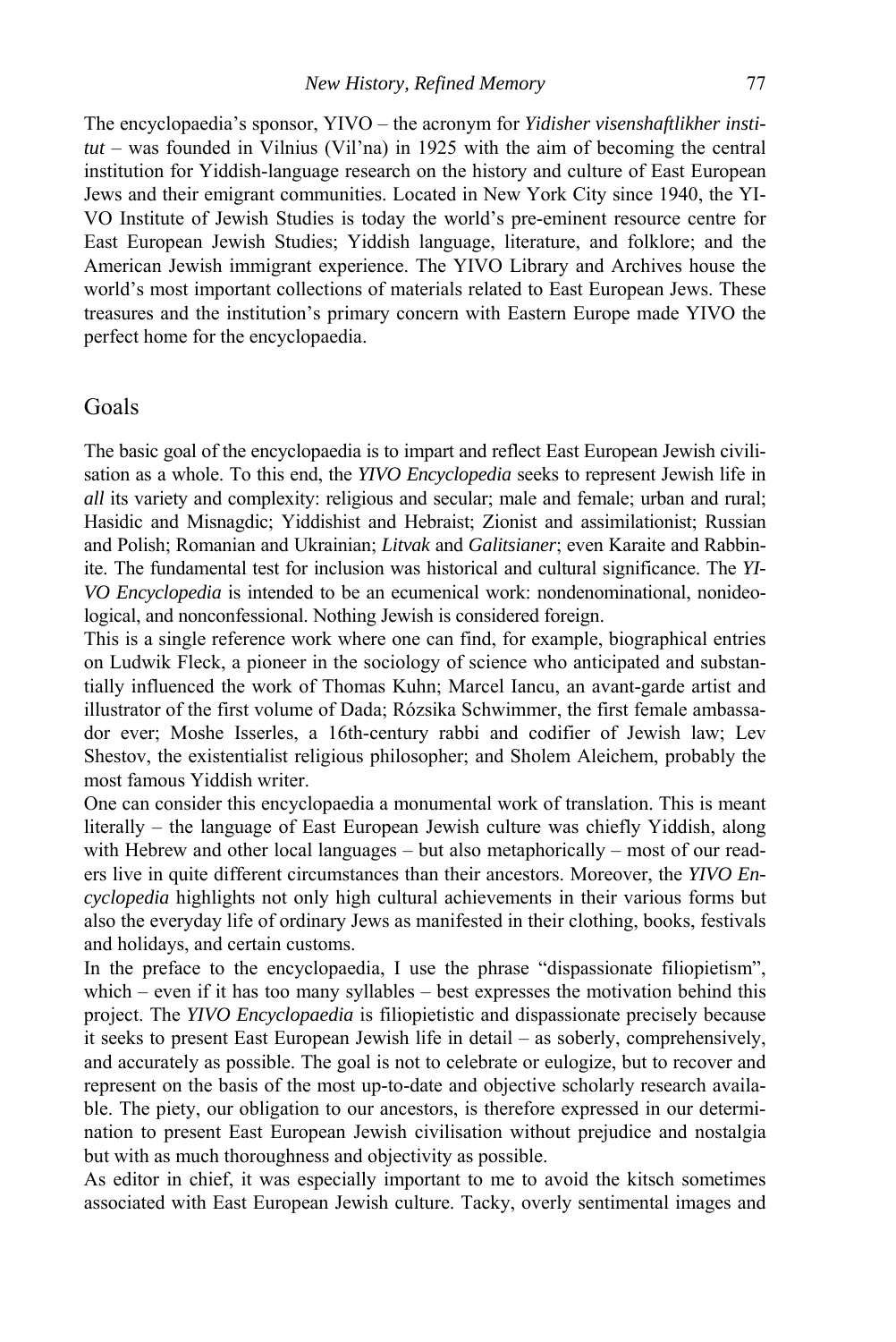#### 78 *Gershon Hundert*

melodies have distorted and cheapened the historical memory of an extraordinarily rich and diverse culture. Consequently, I attached great significance to the encyclopaedia's physical appearance and design. Guided by leading U.S. designer Joan Greenfield, Yale University Press has succeeded in making a physically beautiful book that presents the contents with clarity and dignity and contributes to our effort to re-frame and re-imagine the history and memory of East European Jewry. The encyclopaedia is to counter the widely shared notion that this Jewry was culturally homogenous, poor, pious, and unmannered.

Contributions were provided by 451 authors from 19 countries, all of whom rank among the foremost experts in the various branches of East European Jewish Studies. The encyclopaedia will allow scholars – especially those who do not normally publish in English – to reach a much broader audience than the readership of specialized academic publications. This project – perhaps because it is unprecedented – generated a great deal of excitement in the field, which may explain why it was possible to enlist virtually every major scholar to write about his or her areas of expertise. To choose just a few examples: Jan Gross wrote on the Jedwabne massacre; Zvi Gitelman, on Communism; Jay Harris, on Talmud study; Michael Silber, on Orthodoxy; Michael Meyer, on religious Reform; Ruth Wisse, on Y.L. Peretz; Chava Weissler, on *tkhines* (Yiddish prayers associated with women); Todd Endelman, on assimilation; Chava Turniansky, on Yiddish literature before 1800; James Young, on monuments and memorials; James Hoberman, on cinema; Dan Miron, on Sholem Aleichem; and Jonathan Frankel, on parties and ideologies. The high standing of these and the hundreds of other scholars who contributed to the *YIVO Encyclopedia* lends the project prestige and authority.

Each article was reviewed by the editor of the relevant topical section, with some articles being submitted to others for additional review. Every article is signed and includes suggestions for further reading, with preference being given to books and articles in English. About half of the submissions had to be translated into English from one of ten different languages.

#### Issues

The assumption implicit in our project is the distinctiveness of the East European Jewish experience. The key elements of this distinctiveness are numbers and language as well as the differences in the political and economic development of Eastern Europe compared with that of Central and Western Europe. By the 18th century, there were ten times more Jews in the Polish-Lithuanian Commonwealth than in the lands of the future German Empire. East European Jews spoke a dialect of Yiddish that was infused with thousands of Slavicisms and very difficult for speakers of Western Yiddish to understand. It is striking, for example, that the Hasidic movement never crossed this geographical-linguistic boundary. The historical and cultural path of East European Jews also followed a very different course than that of their neighbours to the west. The Jews of Eastern Europe tended to remain more attached to Jewish culture than the Jews of Western Europe, the best examples of this tendency being the Hassidic movement and the persistence of the Jewish languages in the Russian Empire despite the Jews' efforts to modernise.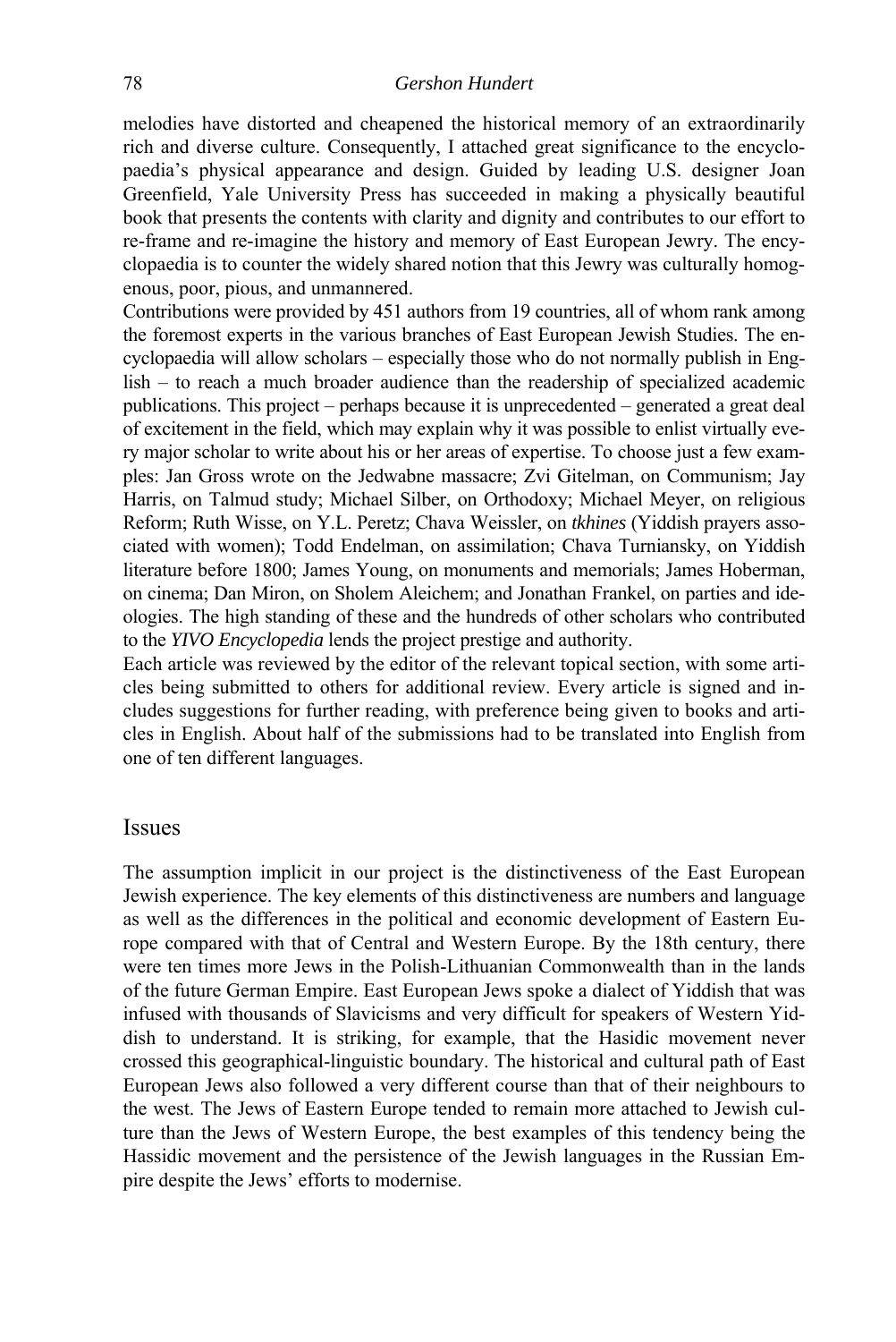

#### *Geographical limits*

In designing the *YIVO Encyclopedia*, the editors first had to answer the question: Where is Eastern Europe? The answer, we concluded, was the region east of the Germanspeaking realm, north of the Balkans, and west of the Ural Mountains, that is to say, the borders of the region corresponding roughly to the present-day Czech Republic, Slovakia, Hungary, Romania, Poland, Moldova, Ukraine, Belarus, the Baltic states and Finland, as well as that part of Russia west of the Ural Mountains. It is true that, in North American academic parlance at least, the very notion of "Eastern Europe" has fallen into disuse by scholars, who now tend to prefer terms such as East Central Europe or Central Europe and seldom use either to mean Russia. Nonetheless, the vague, general term Eastern Europe suits the purposes of the encyclopaedia, which for the most part addresses the eastern Ashkenazic experience. The original intent to treat the area where the eastern dialect of Yiddish was spoken had to be dropped. The western boundary of that region corresponds to no national borders. Moreover, the borders of the states concerned have shifted repeatedly in the course of history. Although the area defined by speakers of Eastern Yiddish would have been correct – almost pedantically so – we feared confusing readers by including only parts of several countries.

Using other, more general cultural criteria, we might have included some regions for specific historical periods alone. For example, for the period prior to the 19th century, Prague's Jewish community should be included as a part of the same cultural region of the Jews living farther east. However, one does not usually think of a figure such as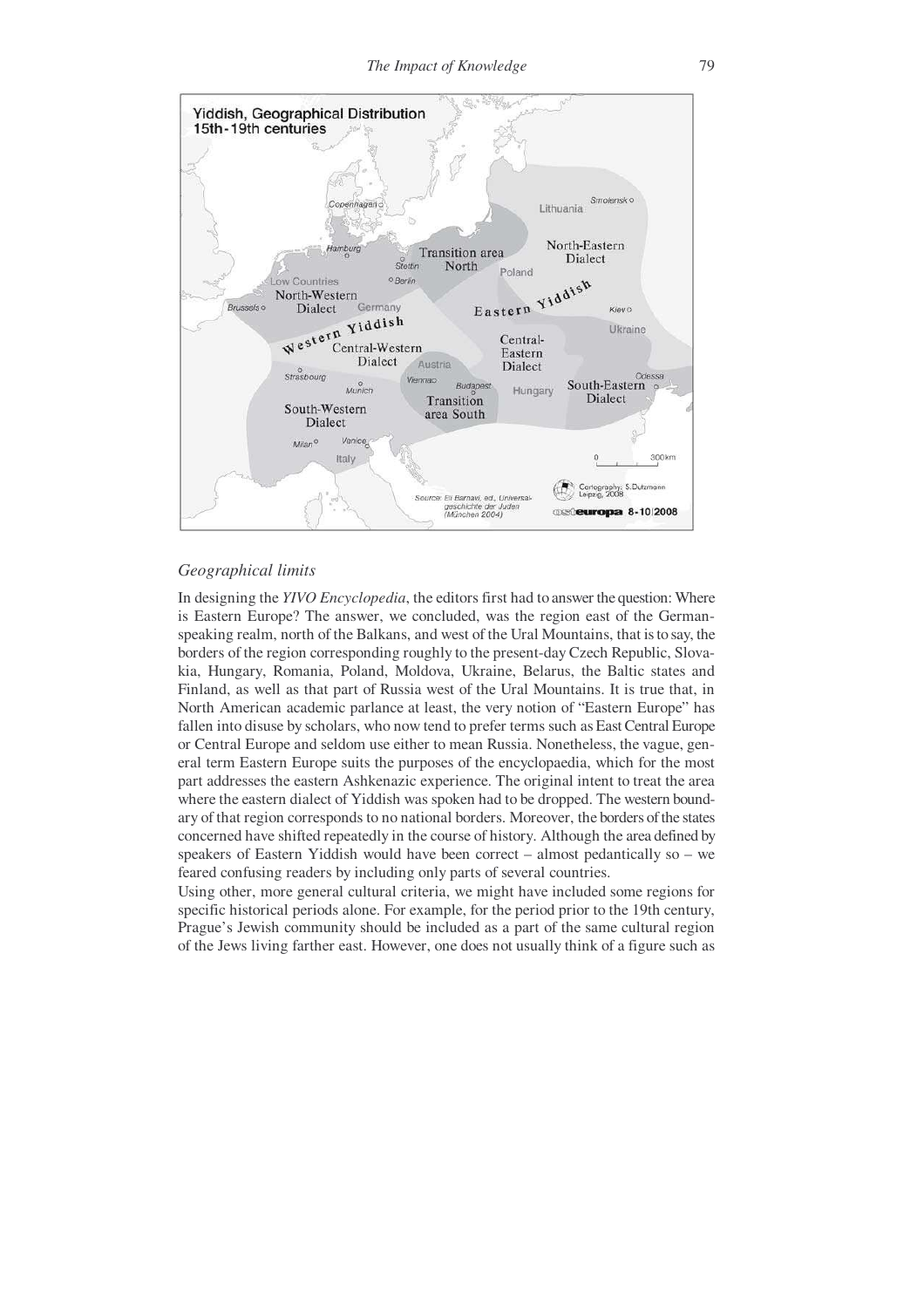Franz Kafka as East European. He is nevertheless included here as somewhat of an anomalous consequence of the simplifying decision to include the Czech lands within our geographical boundaries. Treating some regions for some historical periods and not for others would have created more problems than it solved.

#### *Chronological limits*

The chronology of the encyclopaedia extends from the earliest signs of a Jewish presence in Eastern Europe to the end of the 20th century. The starting point varies from place to place, in some cases going back to Roman times. Generally, more attention is given to recent centuries than to Late Antiquity and the Middle Ages.

This was not an easy decision and resulted mainly from the project being limited to 2 million words. In discussions concerning the chronological limits, some maintained that the *terminus ad quem* ought to be 1939, because, it was argued, East European Jewish life in all its variety and complexity was wiped out during the Holocaust. It is indisputable that the Second World War represents a momentous historical divide. Nevertheless, because Jews continued to live in these regions during the second half of the 20th century, because their story has not been told in full, and because the downfall of Communism created a fundamentally new situation, the encyclopaedia runs to the year 2000.

#### *Treatment of the Holocaust*

––––––

The period of the Holocaust – or *khurbn* (Hebrew: annihilation, devastation) – presented a major challenge. While the Holocaust is appropriately represented in this work, it should be noted that there exists an enormous literature on this subject in English, including several reference works.<sup>2</sup> The Holocaust is treated mainly within the entries on countries and other geographical entities in order to integrate this period into the longer-term narrative. The *YIVO Encyclopedia* pays particular attention to the experience of the Jews in Nazi-occupied Eastern Europe and their responses to events at the time. There are several entries for certain ghettos and biographies for the most prominent chairmen of the Jewish councils and other important figures. Specific concentration camps are dealt with in the entries "Aktion Reinhard" and "Killing Centers". There is also an entry "Labor Camps." Other Holocaust-related entries include "Babi Yar", "The Black Book", "Honor Courts" (informal courts that tried Jews accused of collaboration with the Nazis after the war), and "yizker-bikher" (postwar memorial volumes published by survivors, usually one for each community). The main focus of the encyclopaedia, however, is on the life of the East European Jews and not their murder or their murderers. Consequently, there are no entries for individual killings centres, not even Auschwitz. This represents one of our guiding editorial principles. The Holocaust must not be allowed to define the East European Jewish experience. We must try to avoid seeing the centuries that preceded the Second World War through the prism of the *khurbn* and avoid depicting the history of those hundreds of years and millions of lives as leading inevitably to destruction.

<sup>2</sup> The reference works include Walter Laqueur, Judith Tydor Baumel, eds., *The Holocaust Encyclopedia* (New Haven 2001) and Israel Gutman, ed., *The Encyclopedia of the Holocaust* (New York 1990).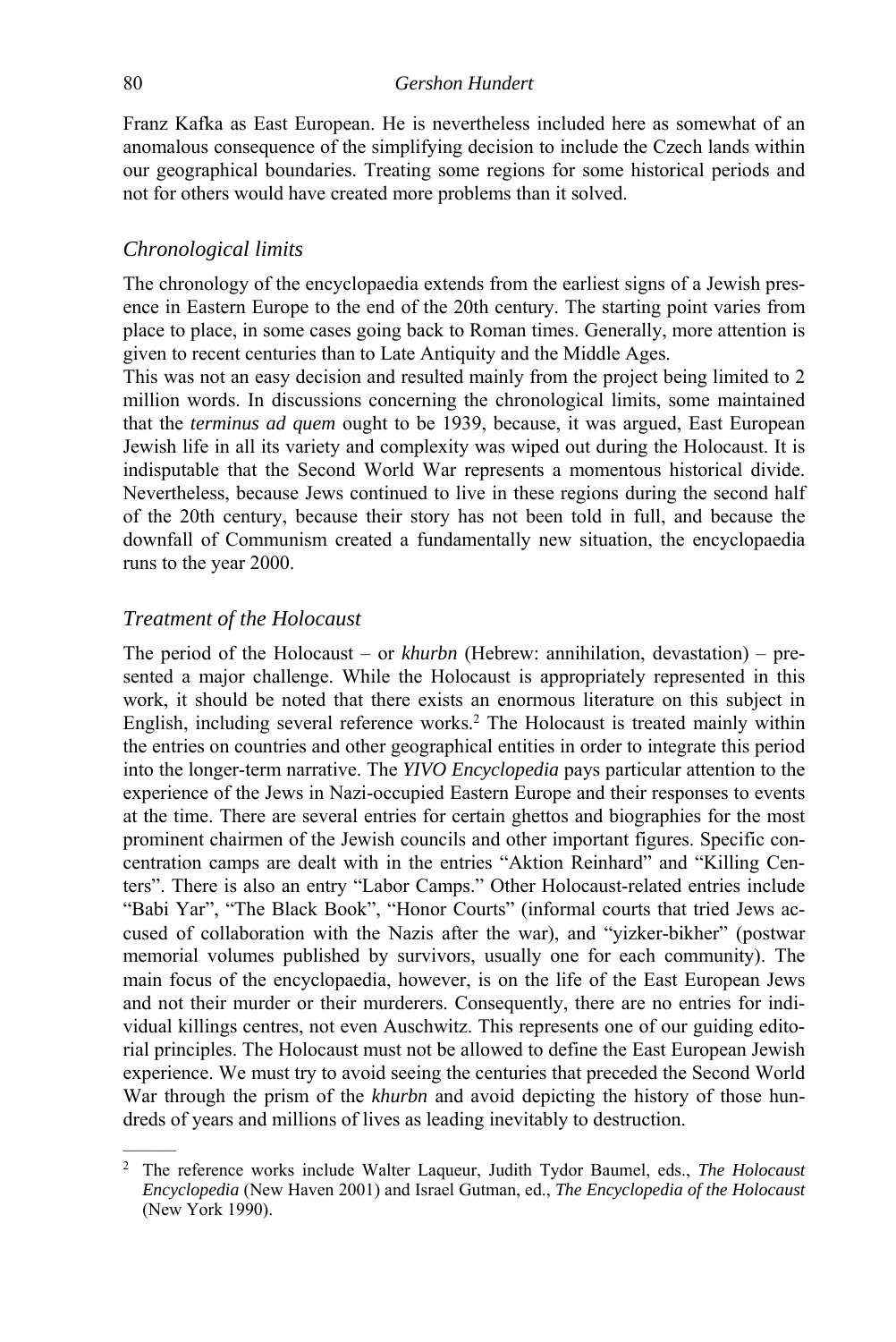#### *Criteria for inclusion*

––––––

In discussions on the encyclopaedia's emphasis and criteria for inclusion, the editors agreed to dedicate articles exclusively to Jews. Persons such as Iosif Stalin, Bohdan Khmel'nyts'kyi, Adam Mickiewicz, and Tomáš Garrigue Masaryk are mentioned in the appropriate contexts, and their names do appear in the index.

Even more important, the Jewish experience stands front and centre in this work. The "Jewish contribution" to political, artistic, literary, or ideological movements in the countries where Jews lived plays a much smaller role. The very notion of such contributions is fraught with difficulty and is often either patronizing or apologetic. In the past, they were frequently used to reinforce calls for Jewish civil rights and to respond to anti-Jewish allegations.<sup>3</sup> Nonetheless, the encyclopaedia does include two or three entries that might be considered an exception to this rule. Among them is the substantial article "Communism". Many of the questions surrounding the role of Jews in the Communist movement seemed so important that they outweighed the flipside of the coin – the role of Communism in Jewish life. Zvi Gitelman addresses not only the putative attractions of Communism to Jews, but also tries to express in numbers, wherever available, the proportion of Jews who could be counted as Communists and the proportion of Communists of Jewish origin. This matter continues to be a sensitive one in our own time.

We did not omit important figures whose behaviour could be called into question on ethical grounds. The test was prominence and importance, not righteousness. Therefore, there are biographical entries on Genrikh Iagoda, Stalin's commissar for internal affairs from 1934–1936, and similar figures in addition to a long entry entitled "Crime and Criminals".

Entire libraries could be filled with books and articles that attempt to define who is a "Jew". In this encyclopaedia, we used a broad definition that includes Jews who converted to other religions or who never identified themselves as Jews even though they were born Jews. In the case of converts, an attempt has been made to include the date and circumstances of conversion. People with remote Jewish ancestry, however, are not included. This category, it turns out, even includes Lenin. It also did not seem appropriate to included the famous Russian film director Sergei Eisenstein, whose only connection to Jewry was his father, who was Jewish by birth. On the other hand, we did include orientalist Daniil Khvol'son, who, in explaining his conversion to Christianity, famously said: "I was convinced it was better to be a professor in Saint Petersburg than a *melamed* in Eyshishok."4

Generally speaking, our criterion was ontological: Those who were considered Jews by others and those who saw themselves as Jews were included.

The more vexing issue was what to do about individuals who were Jewish by birth but did not identify themselves as Jewish. The decision was made to include them for the following reasons: First, they may have excelled or accomplished their achievements

<sup>3</sup> Jeremy Cohen, Richard I. Cohen, eds., *The Jewish Contribution to Civilization: Reassessing an Idea* (Oxford 2008). 4 A *melamed* is a teacher in a Jewish religious school for children. Eyshishok is now Eišiškės,

Lithuania. The quote is taken from Barry Rubin, *Assimilation and Its Discontents* (New York 1995), p. 159.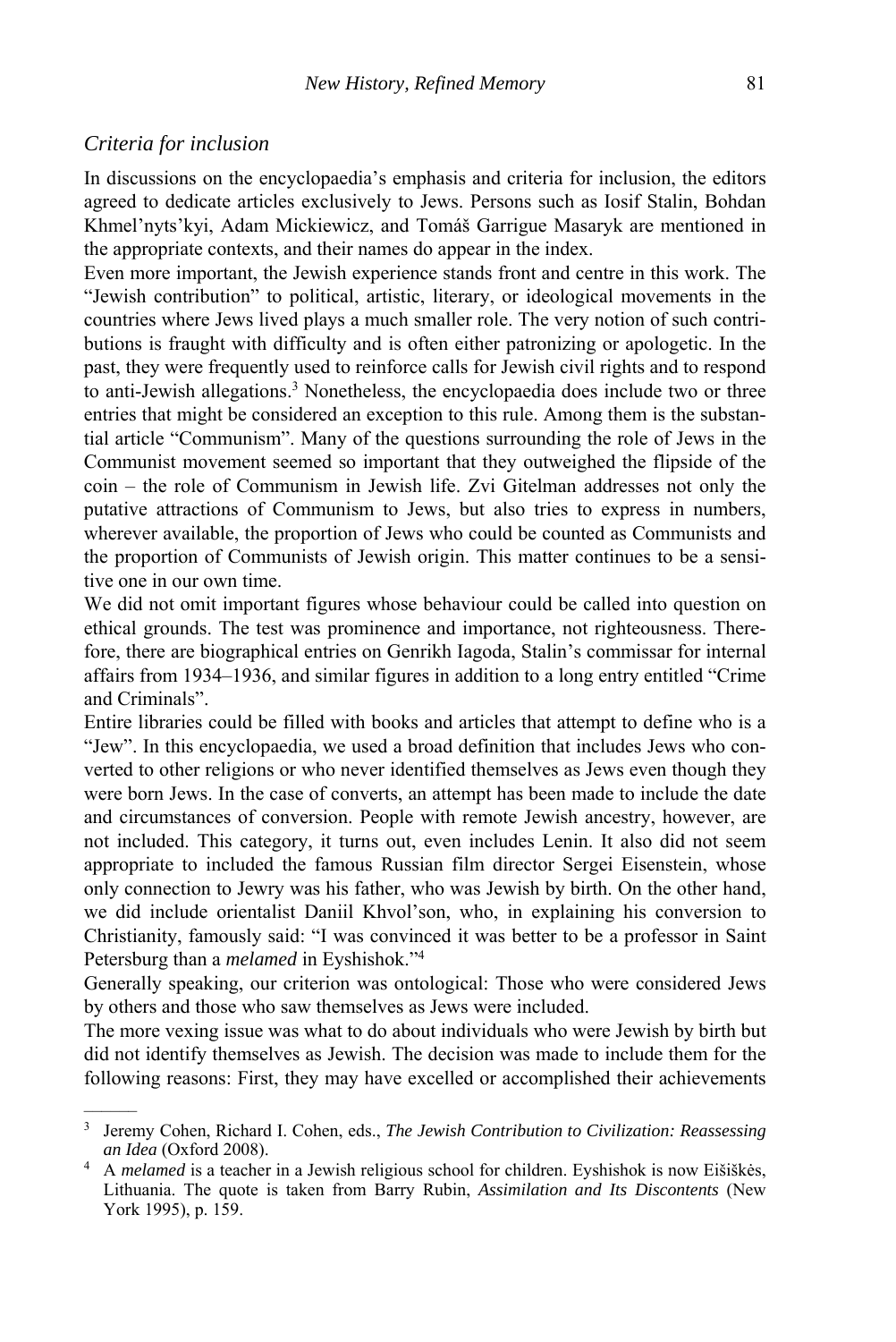#### 82 *Gershon Hundert*

despite being Jewish in a society that was full of prejudices against Jews and placed obstacles in their way; second, their being Jewish by birth tied them to the Eastern European Jewish experience; third, their fame may have affected the Jewish community negatively or positively; fourth, they are famous, and readers expect to find them in this book. Including such individuals also provides an opportunity to explain to readers the attitudes of the people in question towards their Jewish heritage. If people were of particular importance in their fields of endeavour and were born Jews, they are included here. Obvious examples are some very prominent Soviet scientists, such as Lev Zil'ber or Iakov Zel'dovich, and important Hungarian bankers, such as Leo Goldberger or Ferenc Chorin.

It was easier to decide not to have entries on living persons. The editors were of the opinion that a life could not be represented properly in a reference work unless that life was over. Because this work attempts to cover history up to 2000, this principle led to some borderline cases. Therefore, there are some exceptions, for example, the entries on the Yiddish poet Avrom Sutzkever (born 1913) and the athlete Agnes Keleti (born 1921). When necessary, within the context of a certain entry, living persons are given the place they deserve.

Since the focus of this encyclopaedia is on people and events in Eastern Europe, the inclusion of people who had roots in Eastern Europe but made their mark outside the area would have been overwhelming. One of the guiding principles for inclusion was that a person had to have done something of significance in Eastern Europe. For this reason, there are no entries on many Jews who stood out in labour movement or the film industry in the United States or in the Zionist movement and the history of State of Israel. The editors were not inflexible on this. Decisions were made to include Perets Smolenskin, who edited the important Hebrew monthly *Hashakhar* in Vienna, and Joseph Roth, who wrote many of his stories about Galicia in Paris. These two figures, and a few others, are so closely linked to Eastern Europe that their inclusion seemed necessary. The articles on individuals who began to produce important work or make notable achievements in Eastern Europe before moving elsewhere generally focus on what they did before they left the region.

#### *Language problems*

Aspiring Jewish Studies scholars, who must study Hebrew, are nowadays taught modern Israeli Hebrew. Consequently, Modern Hebrew has become the language of scholarship in the field. Most East European Jews spoke Yiddish, however, and when they spoke Hebrew, they spoke it with an Ashkenazic pronunciation, which differs from that of contemporary Hebrew. It was important to the editors to avoid, or better to highlight, the drift to anachronism in transliteration that has resulted from this situation. Thus, in some instances, the actual Ashkenazic Hebrew-Yiddish version of a term has been preserved for pedagogic reasons. Two examples are the political movement *Agudas Yisroel* (not *Agudat Israel*) and the revolt in Ukraine in 1648–1649, which is identified here as *gzeyres takh vetat* (not *gezerot takh ve-tat*). This was done to remind the reader of the actual language and terminology of the time and place. Similarly, Yiddish-speaking Jews who wrote primarily in Yiddish are identified in that language. Rabbis who generally wrote in Hebrew are identified not in the Ashkenazic Hebrew version of their name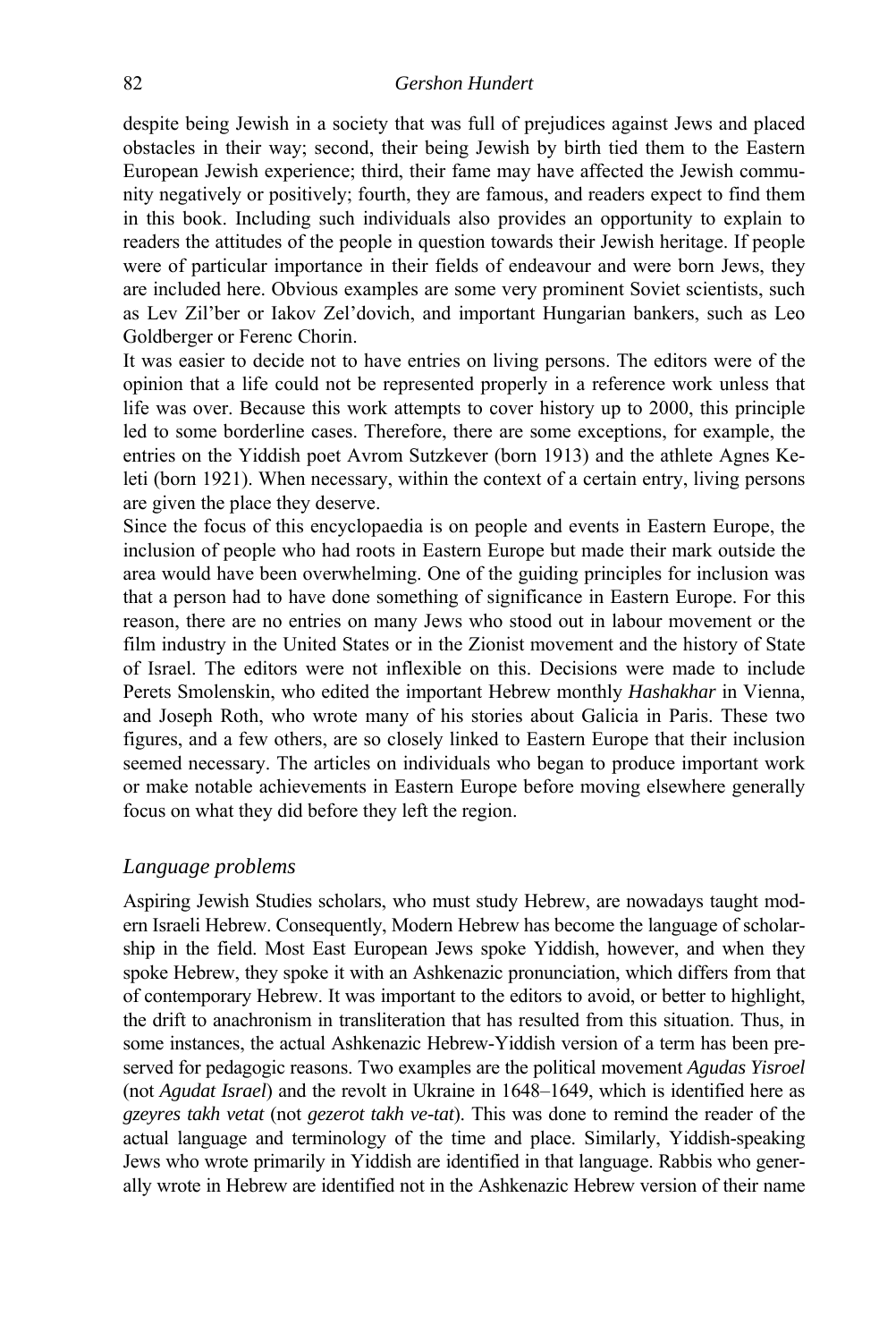– as would be proper if we want to avoid anachronism – but in the Modern Hebrew version. By no means does this exhaust the list of problems encountered as a result of the multi-lingual character of this endeavour.

There is an article on the cultural meaning of the term "Litvak", which describes a Jew who sees things unemotionally and sceptically and speaks a specific Yiddish dialect. Polish readers may find this surprising, for in Polish historiography and memory the term "Litwak" is associated with Russian Jewish immigrants to Warsaw in the second half of the 19th century. Another problem arose from the fact that many cities have had a variety of designations over time and Jews sometimes referred to them in yet another way. Perhaps the best known example is L'viv, previously known as Lwów, Lemberg, and L'vov. The entries for towns reflect their contemporary designations – Vilnius, instead of Vilna – but variations from other relevant languages are also provided. Nevertheless, in other articles, historical designations appropriate to the discussion at hand are usually employed. Thus, we refer to the Gaon of Vilna, not the Gaon of Vilnius. A comprehensive index with 40,000 entries is available to help readers find what they are looking for.

#### *Geographical affirmative action*

Another problem confronting the editors was the geographical unevenness of research on numerous topics. There has been, for example, a great deal of research on a variety of topics as they relate to Jews in Poland but not on the same topics as they relate to Romania or Hungary. Where possible, the *YIVO Encyclopedia* tries to redress this imbalance by devoting an appropriate amount of attention to regions outside of the Polish-Lithuanian heartland. An encyclopaedia cannot commission new research. Nevertheless, the state of scholarly study for these regions is represented as extensively as possible, for their importance is substantially greater than the quantity of attention they receive in the scholarly literature.

In the case of Romania, there is a genuine dearth of research, even though it was home to one of Europe's largest Jewish communities before the war. Thoughtful studies on the differences between the Jewish communities within Romania's various regions, the role of Jewish intellectuals in the development of Romanian national consciousness, the possible distinctiveness of Romanian Jewish artists, to name a few examples, still await their scholars. In the case of Hungary, a good deal of research is underway, but this work is largely unknown due to the language barrier. Few academics outside that country know Hungarian.

Given the limited amount of space, we could not achieve anything approaching total coverage of every individual and every community included in the *YIVO Encyclopedia*. Each editor had to make difficult decisions. There are, for example, entries on circa 190 cities and towns. Had we aspired to comprehensiveness, there could easily have been more than 20 times that number. Here, too, our program of "affirmative action" can be seen. The criteria for inclusion were applied more strictly to Polish, Lithuanian, and Russian communities than to Hungarian and especially Romanian towns.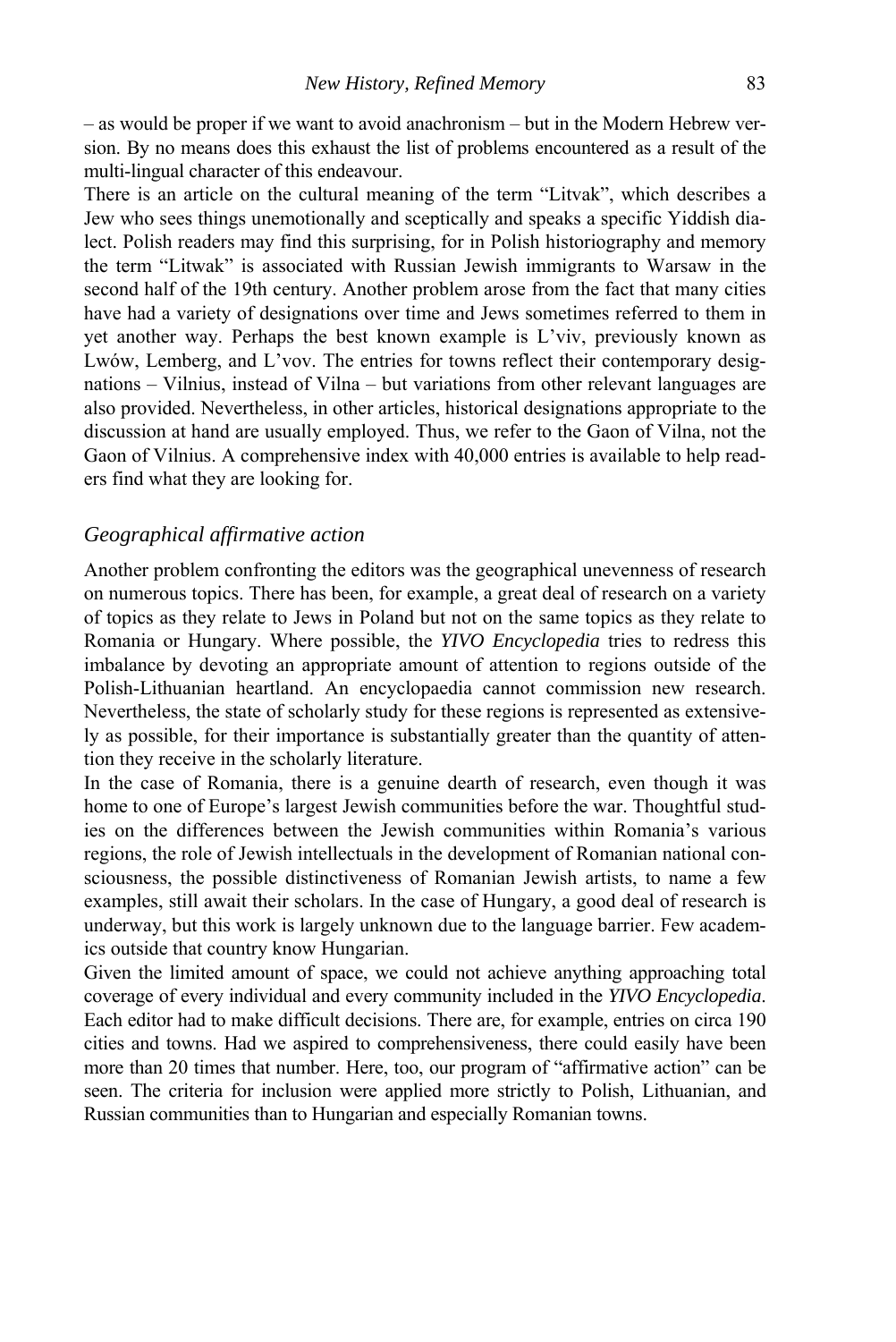#### *Gender*

From the outset of this project, the editors were highly aware of the need to redress the imbalance in the amount of attention given the depiction of women, who are often ignored in studies of Eastern Europe. As a matter of principle, the decision was made not to "ghettoize" women. All of the contributors were therefore instructed to address gender and use it as a category of analysis whenever possible and appropriate. In many cases, particularly the section devoted to everyday life, this yielded interesting and novel material, for example, on child-rearing, sexuality, and holidays. There is also a general essay devoted to gender by Paula Hyman. Among the 220 biographical entries on rabbis and other religious leaders, there are only two women. The imbalance among the authors is not quite so dramatic. This unhappy state of affairs reflects the current state of research and the patriarchal nature of Jewish society. The editors therefore saw themselves confronted with the dilemma of doing justice to women, on the one hand, and upholding the criteria of including in the encyclopaedia only culturally significant persons, on the other.

#### *"Canonisation"*

The encyclopaedia is unavoidably a kind of canon. This is not in fashion in the academic world. Our rather old-fashioned approach is owed to the fact that the field of East European Jewish Studies developed rather recently. The selections made by the editors are largely their own. The encyclopaedia undoubtedly provides the basis for future debates and discussions that will further enrich the field.

#### *Funding*

The cost of this project ultimately amounted to over U.S. \$ 3 million. Fortunately, many of the institutions to which we turned for financing were as enthusiastic about the project as the scholars themselves. Instead of providing articles, foundations and other donors supported the encyclopaedia by providing dollars. One important source was the United States National Endowment for the Humanities, which responded positively to our first application and a request for a supplementary grant as well. We also received financial support from The Conference on Jewish Material Claims against Germany, The Charles H. Revson Foundation, The Righteous Persons Foundation, the members of the YIVO Board of Directors (under the chairmanship of Bruce Slovin), and a number of other private donors. Such backing not only made the encyclopaedia possible, it served as an emboldening and encouraging endorsement of the project.

#### *The state of East European Jewish scholarship*

The geographical distribution of the contributors to the encyclopaedia reflects the state of the academic field of East European Jewish Studies at the start of the 21st century. Unsurprisingly, most of the researchers are from Israel (167, or 37 per cent of the authors) and the United States (162, or 36 per cent). The rough parity between these two groups represents the tremendous development of Jewish Studies in general, and East European Jewish Studies in particular, in the United States in recent decades. Jewish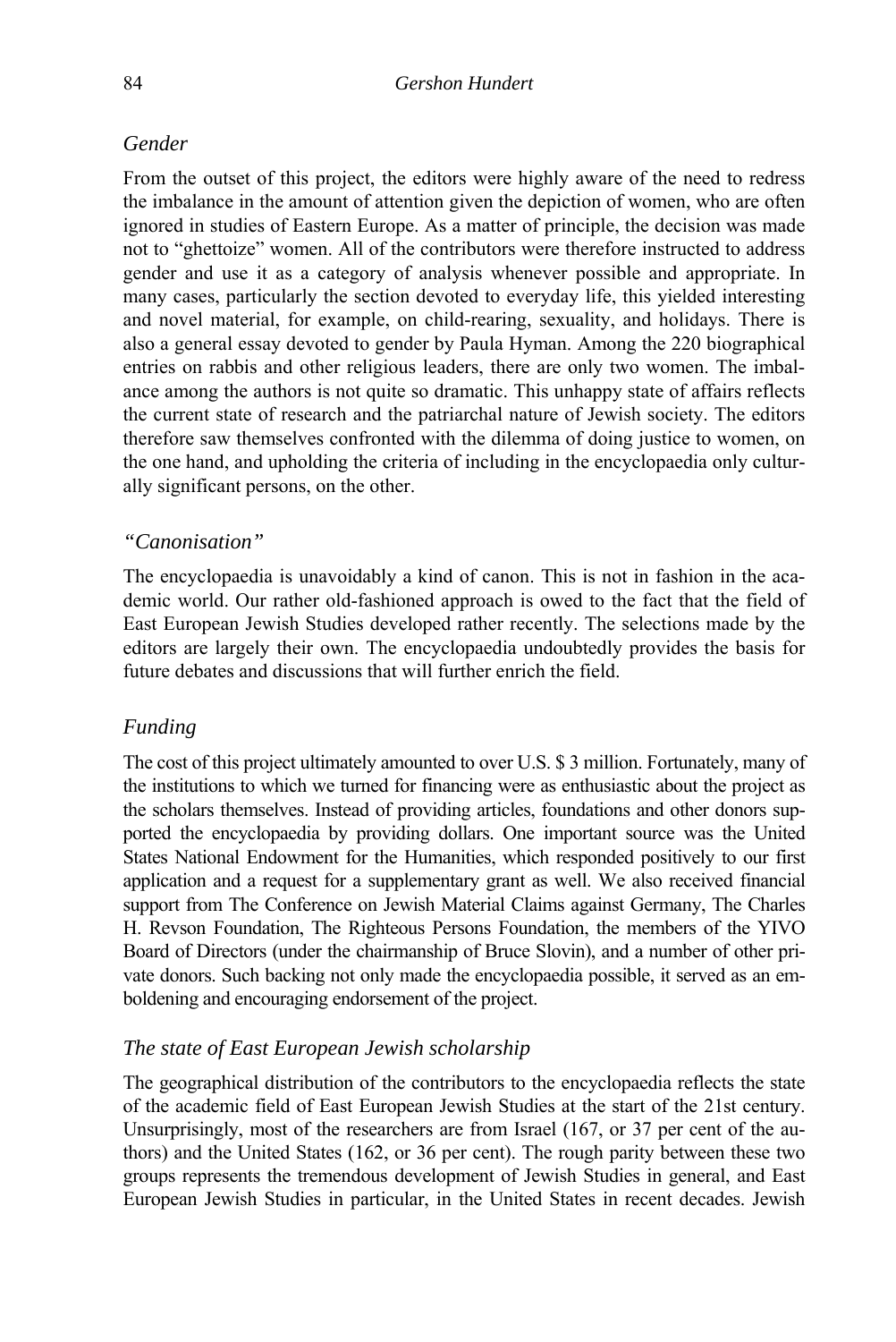Studies scholars in both Israel and the United States, especially since the 1970s, have liberated themselves from the longstanding tendency to focus on the west, which began with Heinrich Graetz, the architect of Jewish historiography, back in the 19th century.<sup>5</sup> A remarkable number of the contributors – 75, or 16.6 per cent – come from East European countries. The largest contingent is from Poland (28), followed by Hungary (20) and the Czech Republic (10). There are eight Russians, three Romanians, two contributors each from Estonia, Finland, and Lithuania, as well as one author from Slovakia. That is to say, we are witnessing the return of Jewish Studies to Eastern European after a hiatus of about a half-century – even longer in the states of the former Soviet Union. The total number of European contributors – 113, or 25 per cent – includes 15 scholars from England, ten from Germany, and eight from France. Two contributors reside in Switzerland, with individual authors living in Austria, Holland, and Italy. In addition, eight Canadian scholars prepared articles for the encyclopaedia.

#### How to Make an Encyclopaedia

The encyclopaedia was assembled on the basis of a synoptic outline that was the subject of much debate and considerable revision in the early stages of the project. The final version is included at the end of Volume 2. Working in consultation with one another, the 33 editors constructed a framework that aimed to take into account all aspects of the culture and history of Jews in Eastern Europe. This framework serves as the conceptual skeleton of the project. We began with nine divisions:

- Geographical-Political Units
- Social History and Politics
- Religion
- Language and Literature
- Social Organization, Economics, and the Professions
- Communications Media
- Visual and Performing Arts
- Everyday Life

––––––

• History of Study

We initially apportioned space within the limit of 2 million words on the basis of these broad categories. Each of these divisions was then divided into principal articles, supporting articles, and biographies. Thus, each major topic includes an extensive principal entry and shorter entries on specific subjects and issues related to the major topic. In the case of Geographical-Political Units, this was relatively straightforward; this division starts with long essays on various countries and moves on to regions, cities, and towns.

In Social History and Politics, the second division, the major essay "Parties and Ideologies" introduces more detailed entries such as "Bund" and "Zionism and Zionist Parties" as well as entries on other particularly important figures, parties, and events.

<sup>&</sup>lt;sup>5</sup> The encyclopaedia includes an entry on historiography, which gives a general overview focused on Poland and Russia, and supplementary articles on the Bohemian lands and Hungary as well as Orthodox historiography. There is also an analogous entry on "Folklore, Ethnography and Anthropology".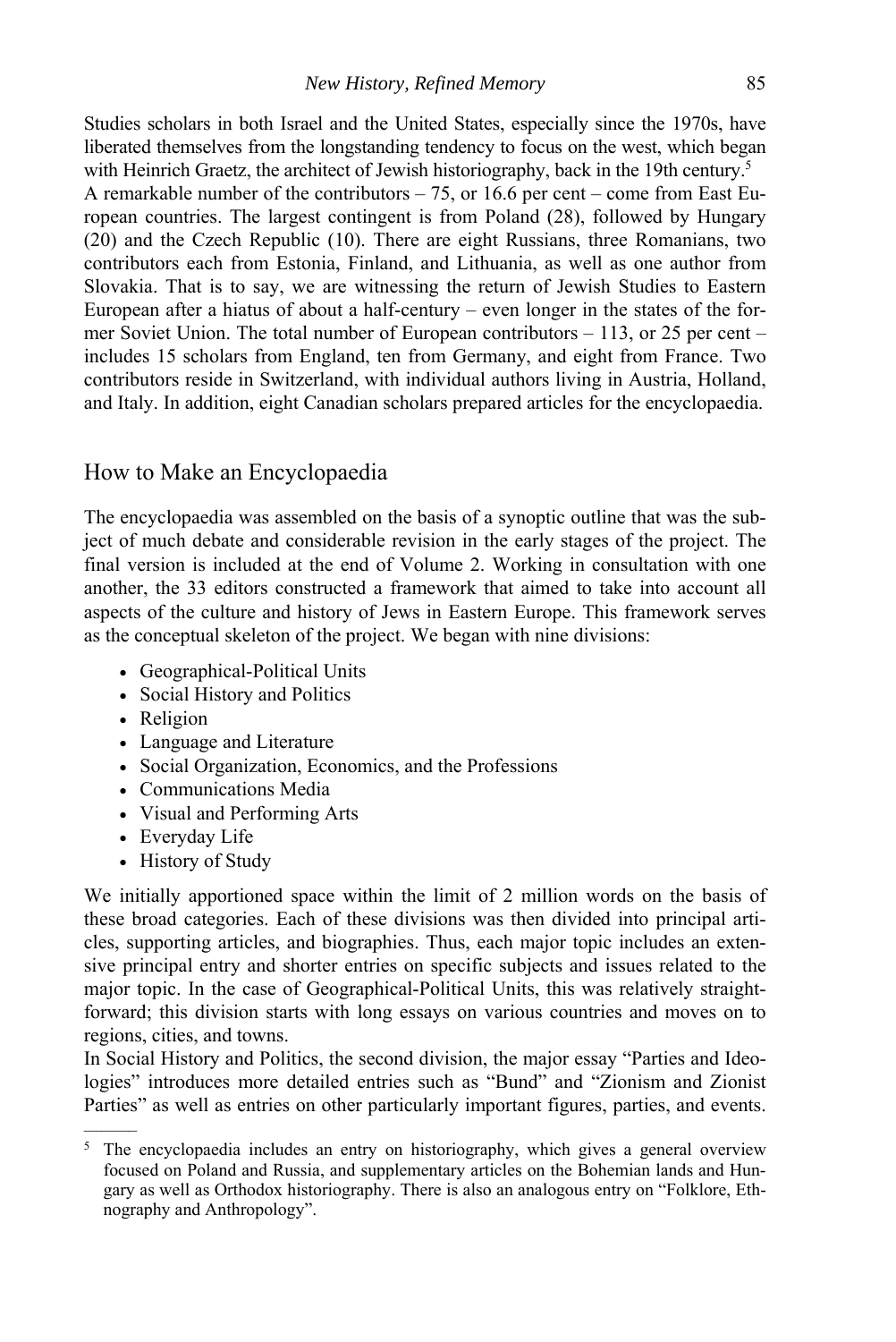In the same division, the composite entry "Relations between Jews and Non-Jews" leads to the entries "Antisemitic Parties and Movements", "Informers", "Judaizers", and "Conversion", among others. These are somewhat provocative examples. In the first case – so as to avoid anachronism – Zionism is presented implicitly as one of several parties and ideologies. In the second case – so as to avoid distortion – antisemitism is presented as one form of relations between Jews and others. Generally, the goal here is to provide context for the entries as they become more specific.

While it is tempting to describe dozens of entries, I will merely draw special attention to the extensive treatments of theatre, art, and literature, including Jewish literature in Yiddish and Hebrew as well as the various languages of the region. I am particularly proud of the division "Everyday Life", which includes entries such as Angels, Birth and Birthing, Childhood, Food and Drink, Love, Marriage, Dress, Pilgrimage, Badkhonim (jesters), Beggars, Cartoons, Chess, Christmas, Cookbooks, Crime and Criminals, Dogs, Galitsianer, Litvak, Humor, Landkentenish, Money, Pigs, Sport, and Yikhes (lineage), in addition to four entries under the rubric Talk.

#### Gaps in Knowledge

––––––

Describing the ideal encyclopaedia, H. G. Wells insisted that "it would not be a miscellany, but a concentration, a clarification and a synthesis".6 Precisely because the *YIVO Encyclopedia* has no precedent, it not only concentrates, clarifies, and synthesises knowledge on numerous topics for the first time. The editors hope that the encyclopaedia will by its very existence inspire inquiry among future generations of scholars. A by-product of our work has been to expose gaps in the existing body of knowledge. One of these gaps, for example, is in economics and economic history. Adam Teller, the editor for this field, struggled to provide a comprehensive picture in the absence of basic research on a number of essential questions. For example, there is a lack of systematic research on the role of Jews in banking and finance, the links between East European Jewish merchants and court Jews, and the place of Jews in the industrialisation of the Russian Empire.

It was especially difficult to find scholars able to write about such matters as the visual arts, youth movements, sport, and communal organisation in Eastern Europe. This is owed to the tendency towards increasing specialisation in a region or country and the fact that few scholars know more than a few of the region's many languages. Because Jewish Studies is relatively new to East European universities, scholars in the region frequently lack rigorous training not only in Hebrew and Yiddish, but also in the canonical texts of Jewish culture.

Although the *YIVO Encyclopedia* includes a splendid and innovative essay by Jay Harris on the history of Talmud study, the general field of the intellectual history of East European rabbinic literature contains numerous gaps. If there had been a conceptual framework on the development of Jewish law in the region, to take a most crucial case, it would have been possible to place the biographies of various prominent rabbis within a larger context. This important topic is under-researched, and this lack of research is reflected in the encyclopaedia. An analysis of the impact of the printing press on this field, in particular with regard to the wider circulation of legal literature

<sup>6</sup> David Smith, ed., *The Correspondence of H.G. Wells*, 4, (London 1998), p. 20.